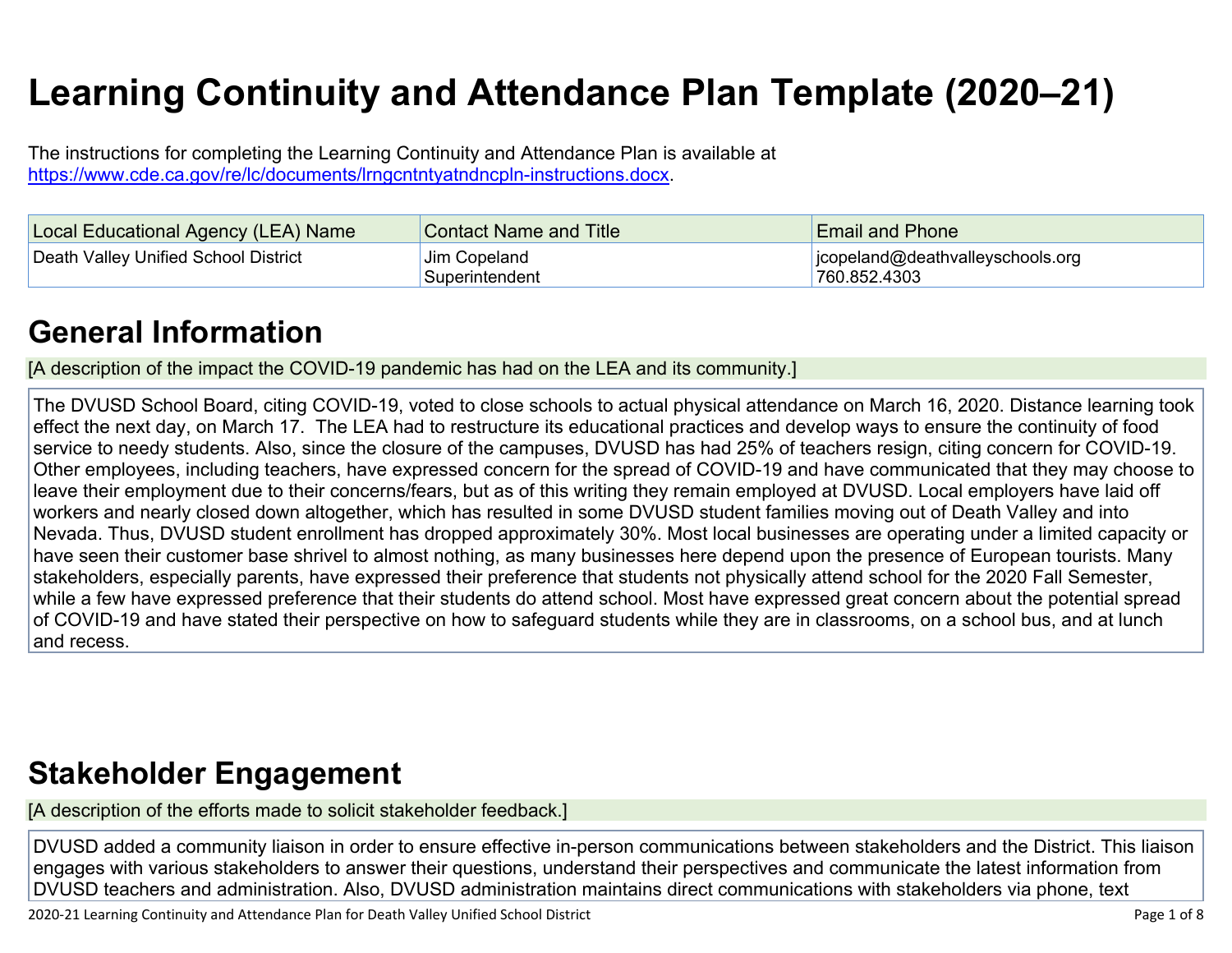messaging and emails. With our community of stakeholders being so very small, it is common for DVUSD to have direct communications with stakeholders a couple to several times per week. Each communication includes a solicitation of feedback from the stakeholder as to their perspective, needs and desires with DVUSD.

[A description of the options provided for remote participation in public meetings and public hearings.]

Remote participation is provided via speaker phone, cell phone and Google Meets. As of this writing, only a Board member has participated in a meeting in the manner.

[A summary of the feedback provided by specific stakeholder groups.]

Stakeholders have expressed appreciation and satisfaction that school meals have been delivered to students throughout the lockdown. Most have appreciated the educational efforts employed by the District. Also, most have indicated that they do not wish students to attend school until such time as they feel more safe from the pandemic. Further, nearly all have expressed the need for flexible scheduling and due dates for assignments.

[A description of the aspects of the Learning Continuity and Attendance Plan that were influenced by specific stakeholder input.]

Stakeholders appreciate having multiple means of communicating with DVUSD, but also expressed a desire to have a regular contact person, time and place. Thus, the DVUSD community liaison position was created.

## **[Continuity](http://www.doc-tracking.com/screenshots/20LCP/Instructions/20LCPInstructions.htm#ContinuityofLearning) of Learnin[g](http://www.doc-tracking.com/screenshots/20LCP/Instructions/20LCPInstructions.htm#ContinuityofLearning)**

### **In-Person [Instructional](http://www.doc-tracking.com/screenshots/20LCP/Instructions/20LCPInstructions.htm#ContinuityofLearning1) Offerings**

[A description of the actions the LEA will take to offer classroom-based instruction whenever possible, particularly for students who have experienced significant learning loss due to school closures in the 2019–2020 school year or are at a greater risk of experiencing learning loss due to future school closures.]

DVUSD is prepared with faculty and faculty aides to provide classroom-based instruction as soon as legally possible. Currently, the District's Small Cohort Services Plan allows for classroom-based instruction, under safety guidelines, for SPED and EL students. For when it becomes allowable, the District has a plan to offer classroom-based instruction for all students that includes a modified school schedule. This schedule separates the Districts three main community areas such that students from each do not attend school at the same time. Also, the plan involves have small numbers of students in a classroom, thus improving the teacher-student ratio and creating better opportunity to make up for learning loss.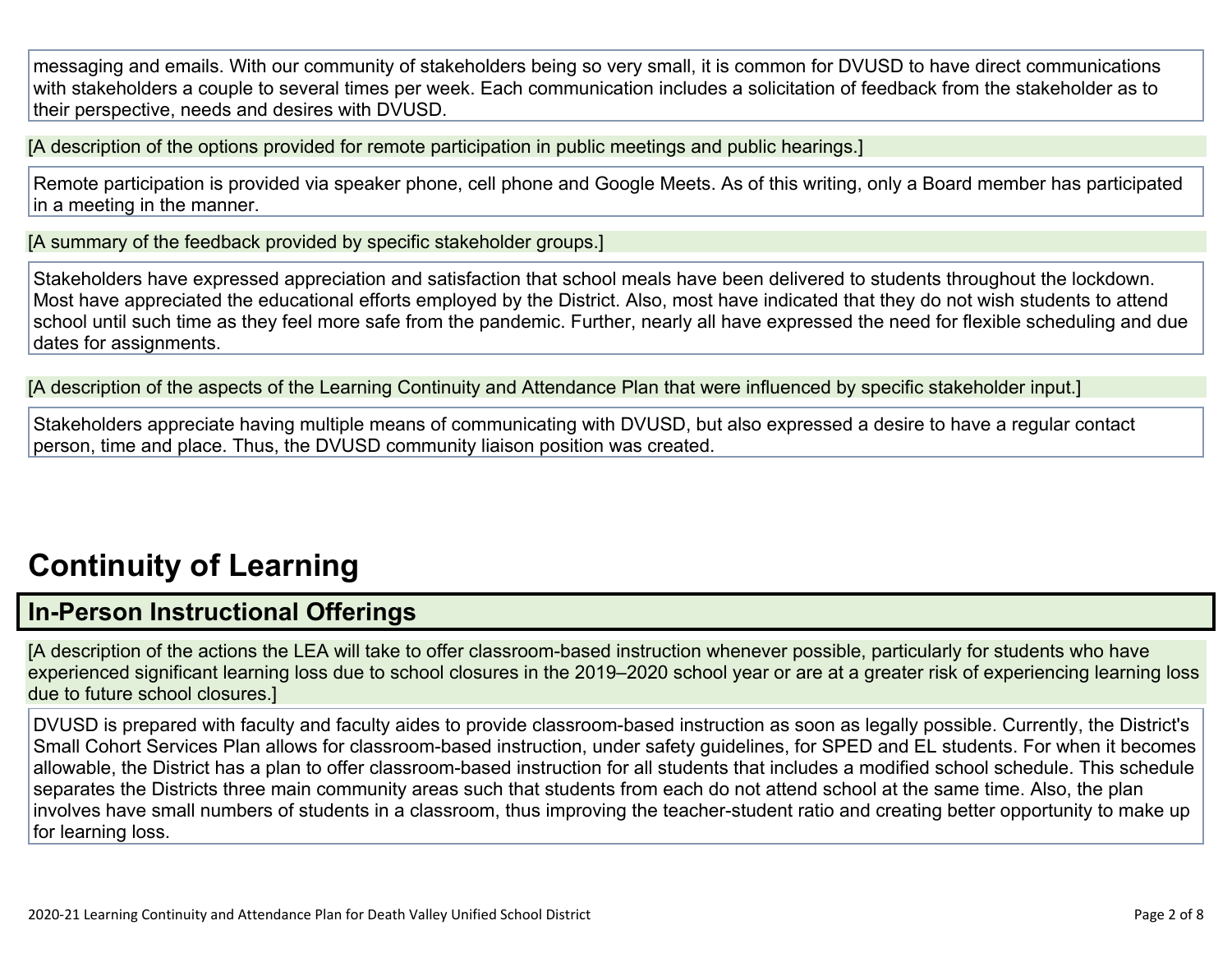#### **Actions Related to In-Person [Instructional](http://www.doc-tracking.com/screenshots/20LCP/Instructions/20LCPInstructions.htm#ContinuityofLearning2) Offerings [additional rows and actions may be added as necessary]**

| <b>Description</b>                                                                                                                                                          | <b>Total Funds</b> | Contributing   |
|-----------------------------------------------------------------------------------------------------------------------------------------------------------------------------|--------------------|----------------|
| Improve district facilities in Death Valley to allow use by students and staff to allow for in<br>person instruction while keeping different regional populations seperate. | 34,590             | <b>No</b>      |
| Purchase PPE for students and staff.                                                                                                                                        | 500                | <b>No</b>      |
| Purchase cleaning supplies and equipment                                                                                                                                    | 2000               | N <sub>o</sub> |

#### **Distance [Learning](http://www.doc-tracking.com/screenshots/20LCP/Instructions/20LCPInstructions.htm#DistanceLearningProgram) Program**

#### **Continuity of [Instruction](http://www.doc-tracking.com/screenshots/20LCP/Instructions/20LCPInstructions.htm#DistanceLearningProgram1)**

[A description of how the LEA will provide continuity of instruction during the school year to ensure pupils have access to a full curriculum of substantially similar quality regardless of the method of delivery, including the LEA's plan for curriculum and instructional resources that will ensure instructional continuity for pupils if a transition between in-person instruction and distance learning is necessary.]

DVUSD added a part-time Curriculum Technician position and hired a former DVUSD for this position. This person, along with the DVUSD principal, ensure DVUSD provides a full curriculum for all grades levels and all courses. They also coordinate the method of delivery per each student's ability to access the internet. All DVA students grades 7-12 have been issued Chrome Books and school Google email accounts. The District's overall approach, for grades K-12, is to establish and maintain distance learning like a correspondence or independent study course, with faculty providing texts, lesson materials, instructions, and pacing guidelines. On top of this foundation of learning, faculty add online learning, if accessible to the student, project-based learning activities to make sure learning experiences are substantially similar to that of classroom-based instruction.

#### **Access to Devices and [Connectivity](http://www.doc-tracking.com/screenshots/20LCP/Instructions/20LCPInstructions.htm#DistanceLearningProgram2)**

[A description of how the LEA will ensure access to devices and connectivity for all pupils to support distance learning.]

DVUSD added hot spot devices in each region of the District. While this helps with a few students, it does not truly solve connectivity issues, which are currently very difficult in the remote circumstances in which DVUSD students live. Thus, there is no way to ensure connectivity. DVUSD issued Chrome Books to all students grades 7-12, so at least students may be able to connect when in an area with service.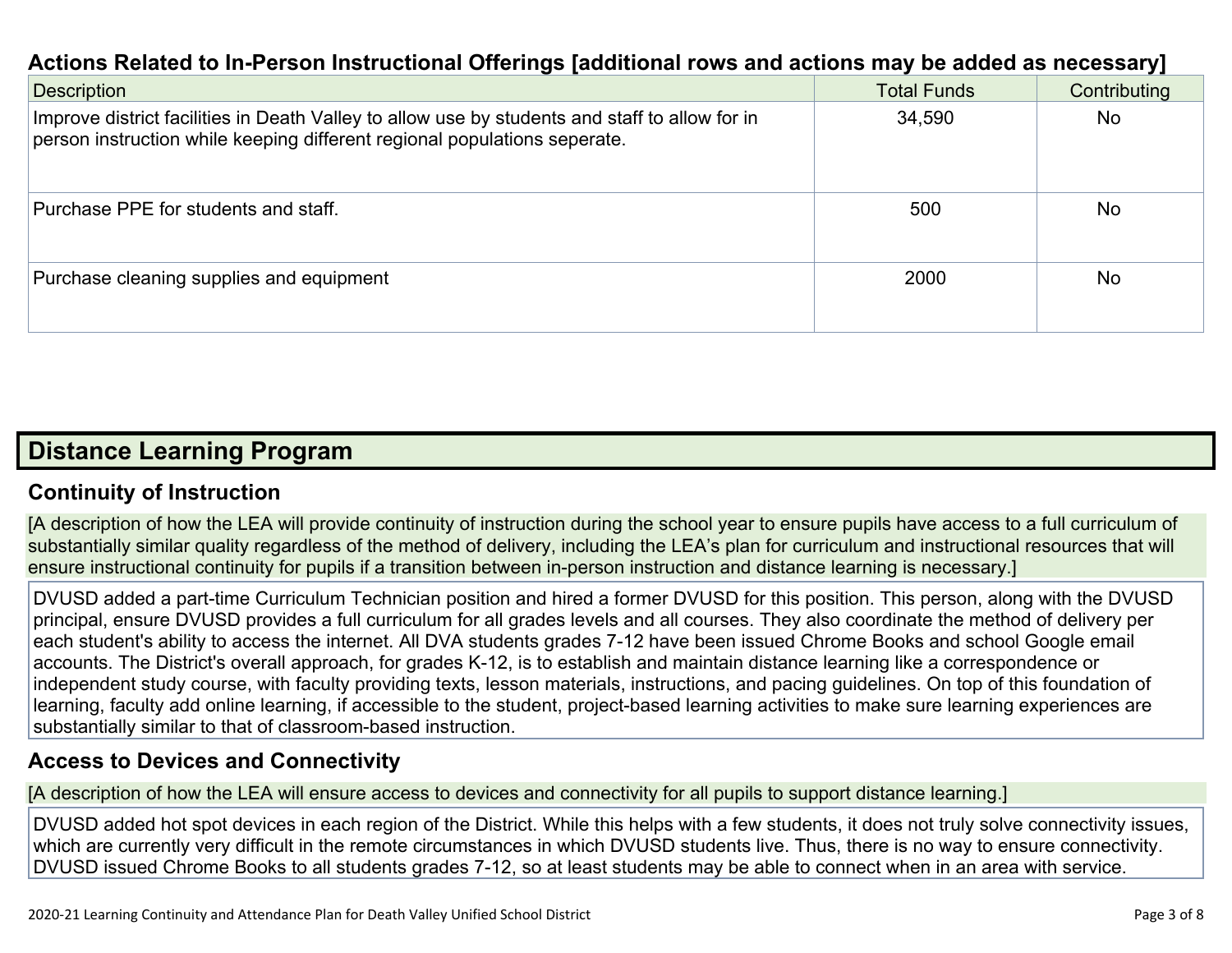#### **Pupil [Participation](http://www.doc-tracking.com/screenshots/20LCP/Instructions/20LCPInstructions.htm#DistanceLearningProgram3) and Progress**

[A description of how the LEA will assess pupil progress through live contacts and synchronous instructional minutes, and a description of how the LEA will measure participation and time value of pupil work.]

The DVUSD Liaison makes in-person contact with all DVUSD student families twice weekly. Approximately every other week, the principal accompanies the District Liaison to meet face-to-face with students and parents. Given the extremely small enrollment at DVUSD, synchronous instructional minutes may consist solely of one-on-one Facetime communications with students.Lesson units are designed and evaluated in terms how many instructional minutes they would take in the classroom, and they are graded accordingly.

#### **Distance Learning Professional [Development](http://www.doc-tracking.com/screenshots/20LCP/Instructions/20LCPInstructions.htm#DistanceLearningProgram4)**

[A description of the professional development and resources that will be provided to staff to support the distance learning program, including technological support.]

Inyo County Office of Education offers frequent opportunities for professional development in distance learning. These sessions are provided for DVUSD faculty and aides.

#### **Staff Roles and [Responsibilities](http://www.doc-tracking.com/screenshots/20LCP/Instructions/20LCPInstructions.htm#DistanceLearningProgram5)**

[A description of the new roles and responsibilities of affected staff as a result of COVID-19.]

DVUSD has new roles and responsibilities for some staff members, as follows: a transportation employee is now also the DVUSD community liaison. A classroom aide proficient in the use of technology is now an IT assistant to help faculty gain better proficiency in the use of certain types of technology.

#### **[Supports](http://www.doc-tracking.com/screenshots/20LCP/Instructions/20LCPInstructions.htm#DistanceLearningProgram6) for Pupils with Unique Needs**

[A description of the additional supports the LEA will provide during distance learning to assist pupils with unique needs, including English learners, pupils with exceptional needs served across the full continuum of placements, pupils in foster care, and pupils who are experiencing homelessness.]

#### **Actions related to the Distance Learning Program [additional rows and actions may be added as [necessary\]](http://www.doc-tracking.com/screenshots/20LCP/Instructions/20LCPInstructions.htm#DistanceLearningProgram7)**

| Description                                                                                                                          | <b>Total Funds</b> | Contributing   |
|--------------------------------------------------------------------------------------------------------------------------------------|--------------------|----------------|
| Hire Part Time Curriculum Tech                                                                                                       | 25,000             | N <sub>o</sub> |
| Issue Chrome books and Set students up with google account/email to establish a platform<br>for distance learning and communication. |                    | Yes            |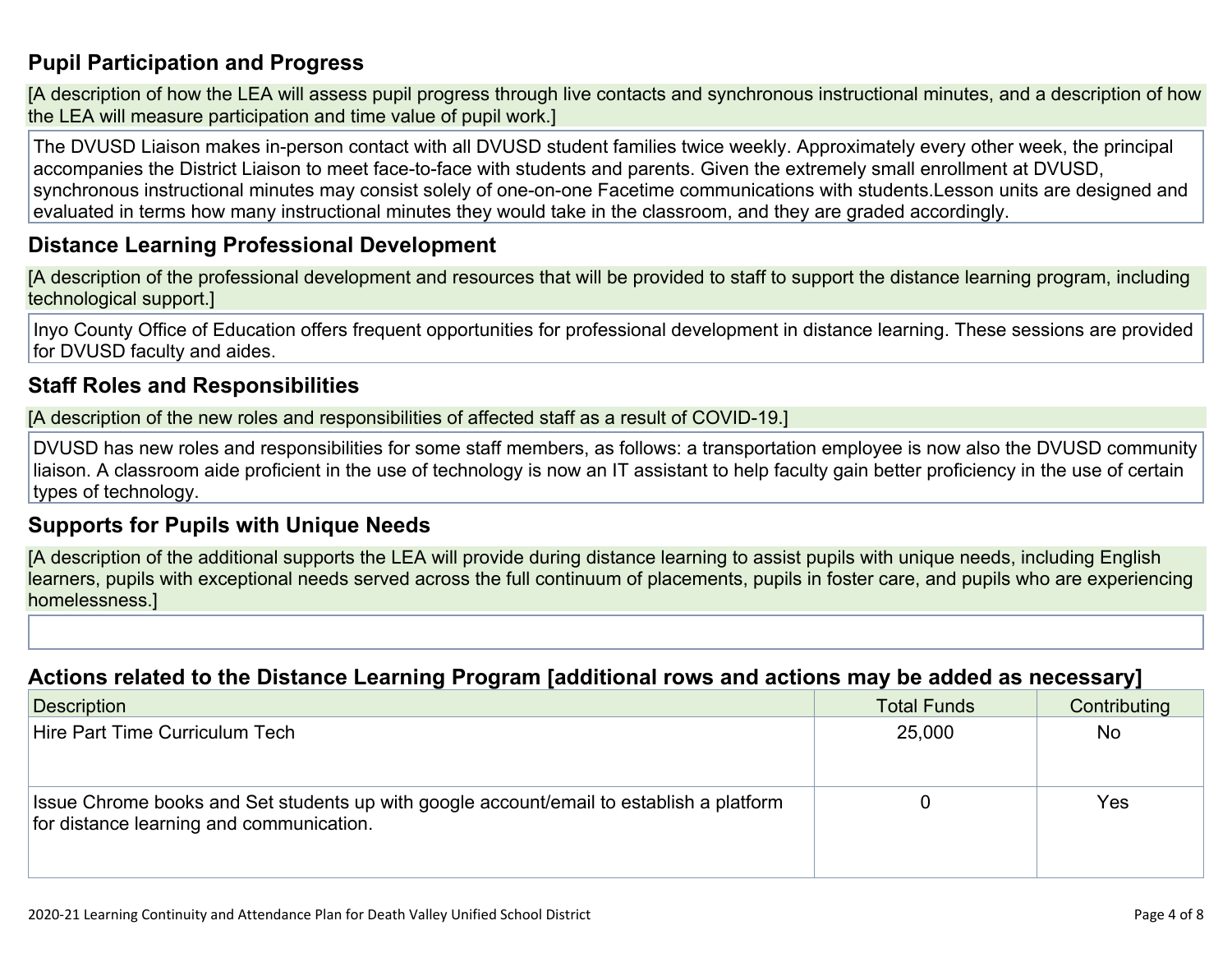| Description                                                                                | <b>Total Funds</b> | Contributing |
|--------------------------------------------------------------------------------------------|--------------------|--------------|
| Issue Hotspots to students where service is available.                                     |                    | Yes          |
|                                                                                            |                    |              |
|                                                                                            |                    |              |
| Person to person contact made twice weekly between DV staff and district students/parents. | 15,000             | <b>No</b>    |
|                                                                                            |                    |              |
|                                                                                            |                    |              |

### **Pupil [Learning](http://www.doc-tracking.com/screenshots/20LCP/Instructions/20LCPInstructions.htm#PupilLearningLoss) Loss**

[A description of how the LEA will address pupil learning loss that results from COVID-19 during the 2019–2020 and 2020–21 school years, including how the LEA will assess pupils to measure learning status, particularly in the areas of English language arts, English language development, and mathematics.]

DVUSD will measure learning status via a combination of completed assignments, assessments that accompany adopted texts, assessments available online (purchased or free) and teacher-created materials.

#### **Pupil Learning Loss [Strategies](http://www.doc-tracking.com/screenshots/20LCP/Instructions/20LCPInstructions.htm#PupilLearningLoss1)**

[A description of the actions and strategies the LEA will use to address learning loss and accelerate learning progress for pupils, as needed, including how these strategies differ for pupils who are English learners; low-income; foster youth; pupils with exceptional needs; and pupils experiencing homelessness.]

DVUSD has built into its daily school schedule, which will be implemented when students return to campus, two study hall period per day, one of 18 minute duration and one of 27. These periods will provide instructional opportunities to address areas of educational need.

#### **[Effectiveness](http://www.doc-tracking.com/screenshots/20LCP/Instructions/20LCPInstructions.htm#PupilLearningLoss2) of Implemented Pupil Learning Loss Strategies**

[A description of how the effectiveness of the services or supports provided to address learning loss will be measured.]

Measures of effectiveness will include student attendance, student assessment results, student and parent feedback.

#### **Actions to Address Pupil Learning Loss [additional rows and actions may be added as [necessary\]](http://www.doc-tracking.com/screenshots/20LCP/Instructions/20LCPInstructions.htm#PupilLearningLoss4)**

| Description                                                                    | Total Funds | Contributing |
|--------------------------------------------------------------------------------|-------------|--------------|
| Assess student learning loss through the monitoring of student assignments and |             | <b>No</b>    |
| assessment's.                                                                  |             |              |
|                                                                                |             |              |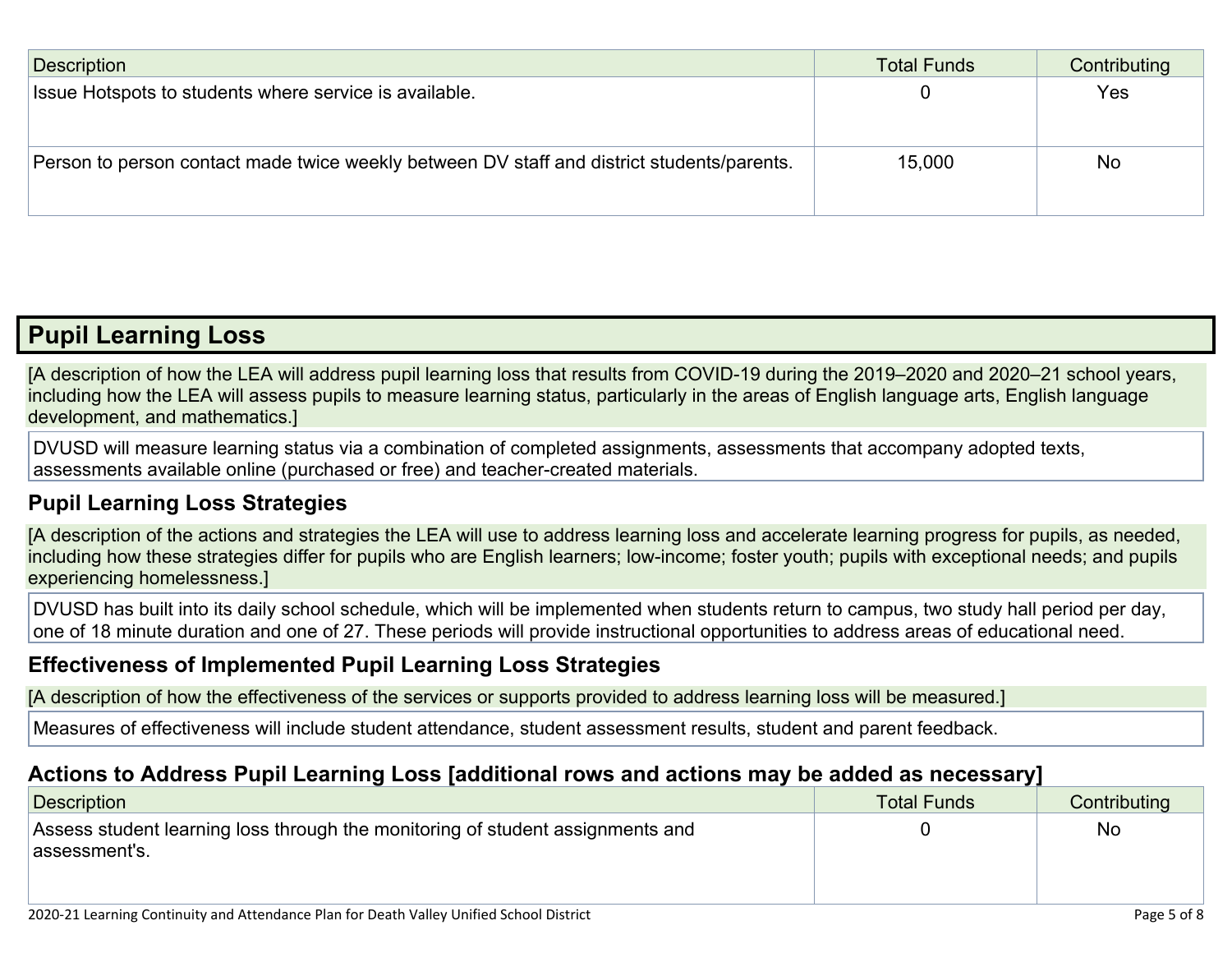| <b>Description</b>                                                                            | Total Funds | Contributing |
|-----------------------------------------------------------------------------------------------|-------------|--------------|
| Build in two study hall periods into Death Valley's schedule once in-person learning resumes. |             | <b>No</b>    |
|                                                                                               |             |              |

### **Mental Health and Social and Emotional [Well-Being](http://www.doc-tracking.com/screenshots/20LCP/Instructions/20LCPInstructions.htm#MentalHealthandSocialandEmotional)**

[A description of how the LEA will monitor and support mental health and social and emotional well-being of pupils and staff during the school year, including the professional development and resources that will be provided to pupils and staff to address trauma and other impacts of COVID-19 on the school community.]

Mental health monitoring begins with twice weekly direct contacts between the DVUSD Community Liaison and each district family. Following these visits the liaison communicates needs of both adults and students to appropriate district personnel. This would include the principal, the counselor and the District's Spanish Language Liaison when appropriate.

Referrals are then made to appropriate service providers while recognizing that no direct mental health services are available in the eastern end of Inyo County. In addition, the medical clinic that served the eastern end of the County was shut down leaving residents with no local medical care and no MediCal providers less than 140 miles away.

The District provides its resources to needy families as well as to local residents feeling the effects of the pandemic. DVUSD has become more than a curriculum delivery system -- Rather, DVUSD has become a quasi social services provide to fill in a void not met by any other state or county services in our area.

### **Pupil and Family [Engagement](http://www.doc-tracking.com/screenshots/20LCP/Instructions/20LCPInstructions.htm#PupilEngagementandOutreach) and Outreach**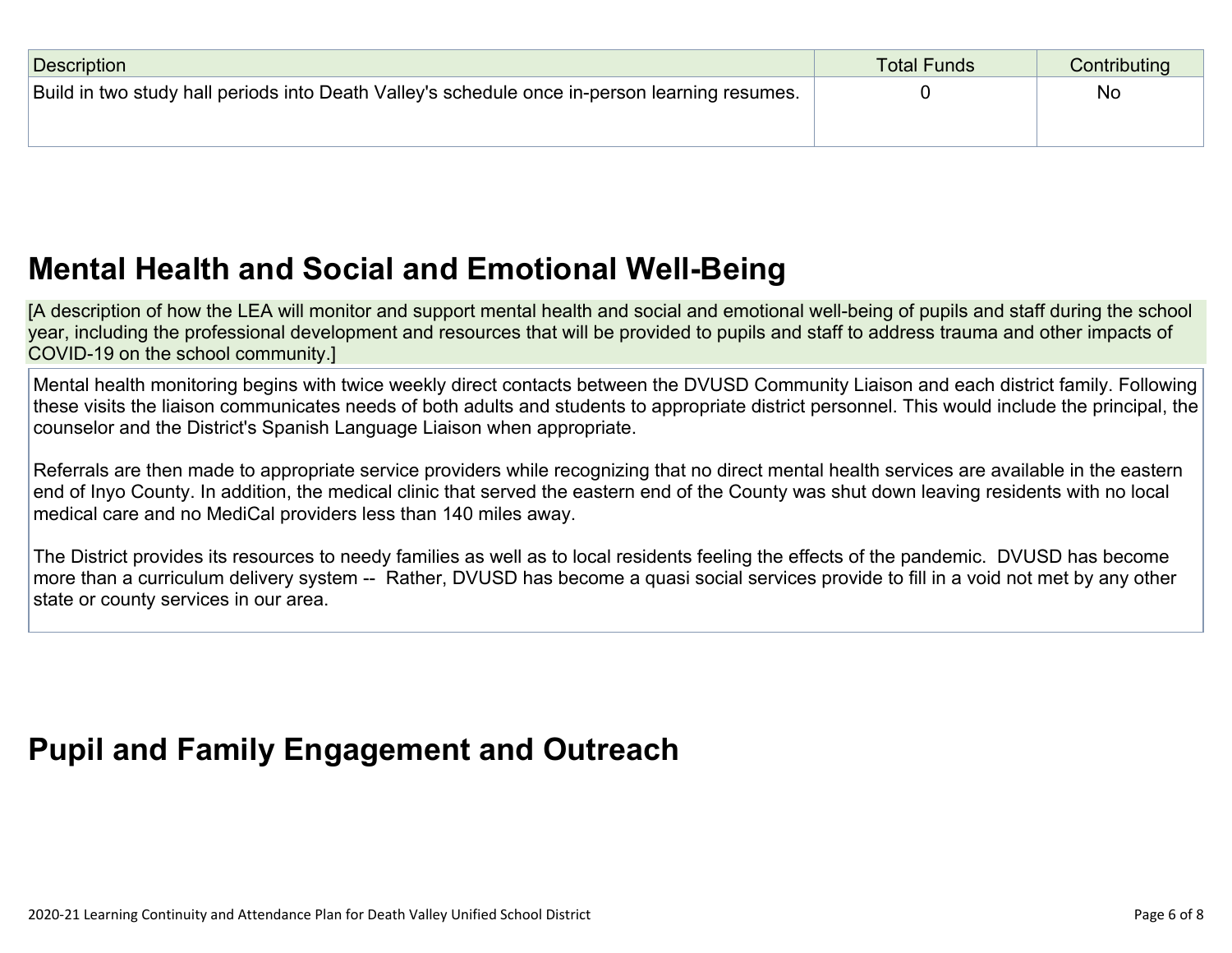[A description of pupil engagement and outreach, including the procedures for tiered reengagement strategies for pupils who are absent from distance learning and how the LEA will provide outreach to pupils and their parents or guardians, including in languages other than English, when pupils are not meeting compulsory education requirements, or if the LEA determines the pupil is not engaging in instruction and is at risk of learning loss.]

DVUSD created a Community Liaison position. This position provides for in -person outreach twice per week. DVUSD also has a special liaison for Spanish-speaking families. Both of these persons communicate to parents about education requirements, student progress and lack thereof, attendance issues, and the latest updates involving the operation of DVUSD. Procedures for tiered reengagement strategies for pupils who are absent from distance learning remain flexible, but include: one-on-one instruction, individualized scheduling, and a studentcentered approach in terms of improving engagement, interest and motivation. DVUSD is developing incentives to be earned as a student remains or becomes a "student in good standing".

## **School [Nutrition](http://www.doc-tracking.com/screenshots/20LCP/Instructions/20LCPInstructions.htm#SchoolNutrition)**

[A description of how the LEA will provide nutritionally adequate meals for all pupils, including those students who are eligible for free or reduced-price meals, when pupils are participating in both in-person instruction and distance learning, as applicable.]

Beginning March 18, 2020 through today's date DVUSD has provided packaged meals, home delivered to all families in the district.This program is tentatively scheduled to continue for the remainder of the calendar year. For those students who are attending a school facility either under the Small Cohort Services Plan or in the event a hybrid learning model is allowable and board approved then meals will be provided following county and state guidelines.

Meals will be prepared in accordance with state nutritional guidelines, free of charge with home deliveries twice per week.

### **Additional Actions to Implement the Learning Continuity Plan [\[additional](http://www.doc-tracking.com/screenshots/20LCP/Instructions/20LCPInstructions.htm#AdditionalActions) rows and actions may be added as [necessary\]](http://www.doc-tracking.com/screenshots/20LCP/Instructions/20LCPInstructions.htm#AdditionalActions)**

| Section | <b>Description</b> | <b>Total Funds</b> | Contributing |
|---------|--------------------|--------------------|--------------|
| N/A     | N/A                | N/A                |              |

2020-21 Learning Continuity and Attendance Plan for Death Valley Unified School District **Page 7 of 8** and 2020-21 Learning Continuity and Attendance Plan for Death Valley Unified School District